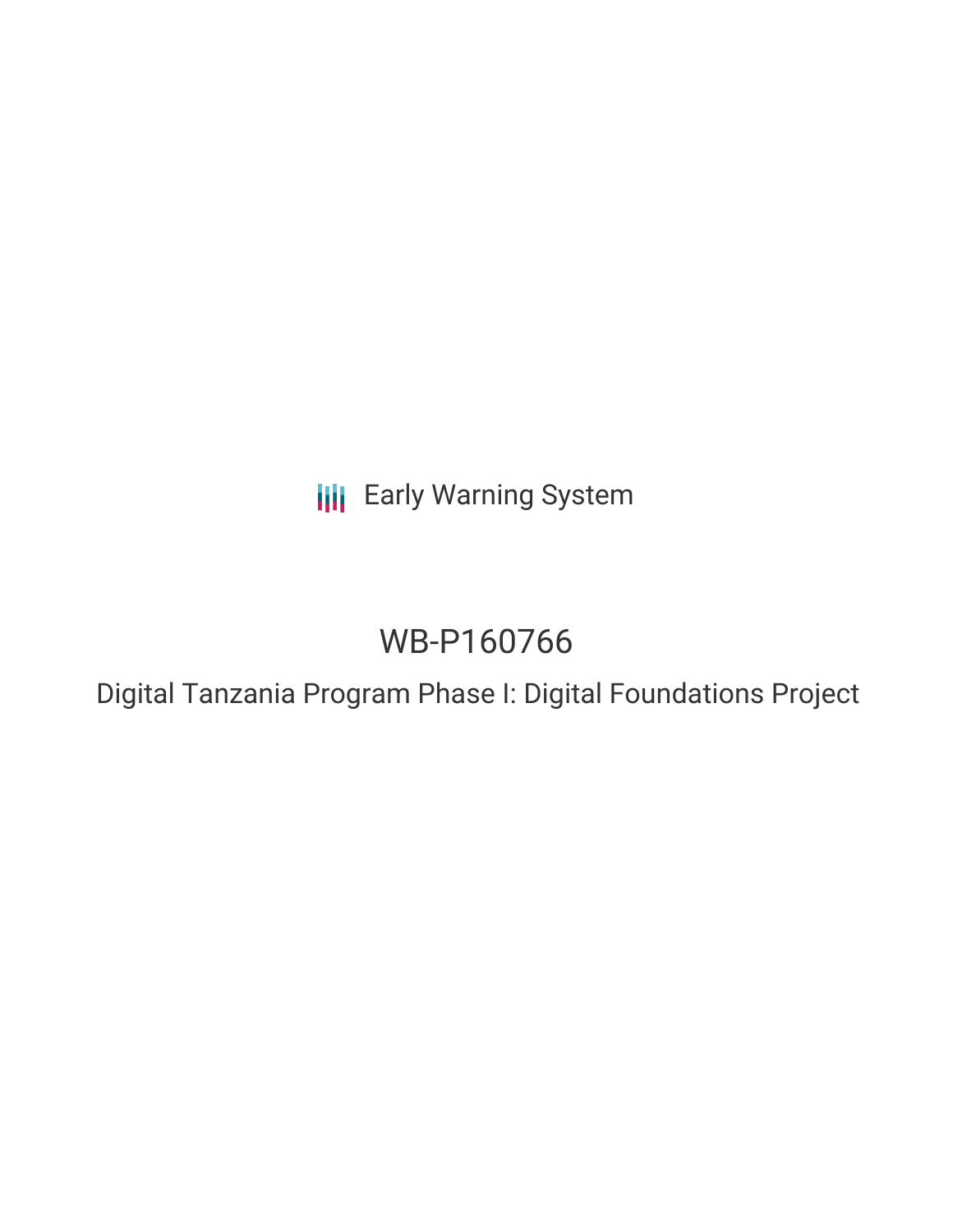

#### **Quick Facts**

| <b>Countries</b>               | Tanzania             |
|--------------------------------|----------------------|
| <b>Financial Institutions</b>  | World Bank (WB)      |
| <b>Status</b>                  | Proposed             |
| <b>Bank Risk Rating</b>        | B                    |
| <b>Voting Date</b>             | 2019-03-20           |
| <b>Borrower</b>                | Republic of Tanzania |
| <b>Sectors</b>                 | Communications       |
| <b>Investment Amount (USD)</b> | \$127.00 million     |
| <b>Project Cost (USD)</b>      | \$127.00 million     |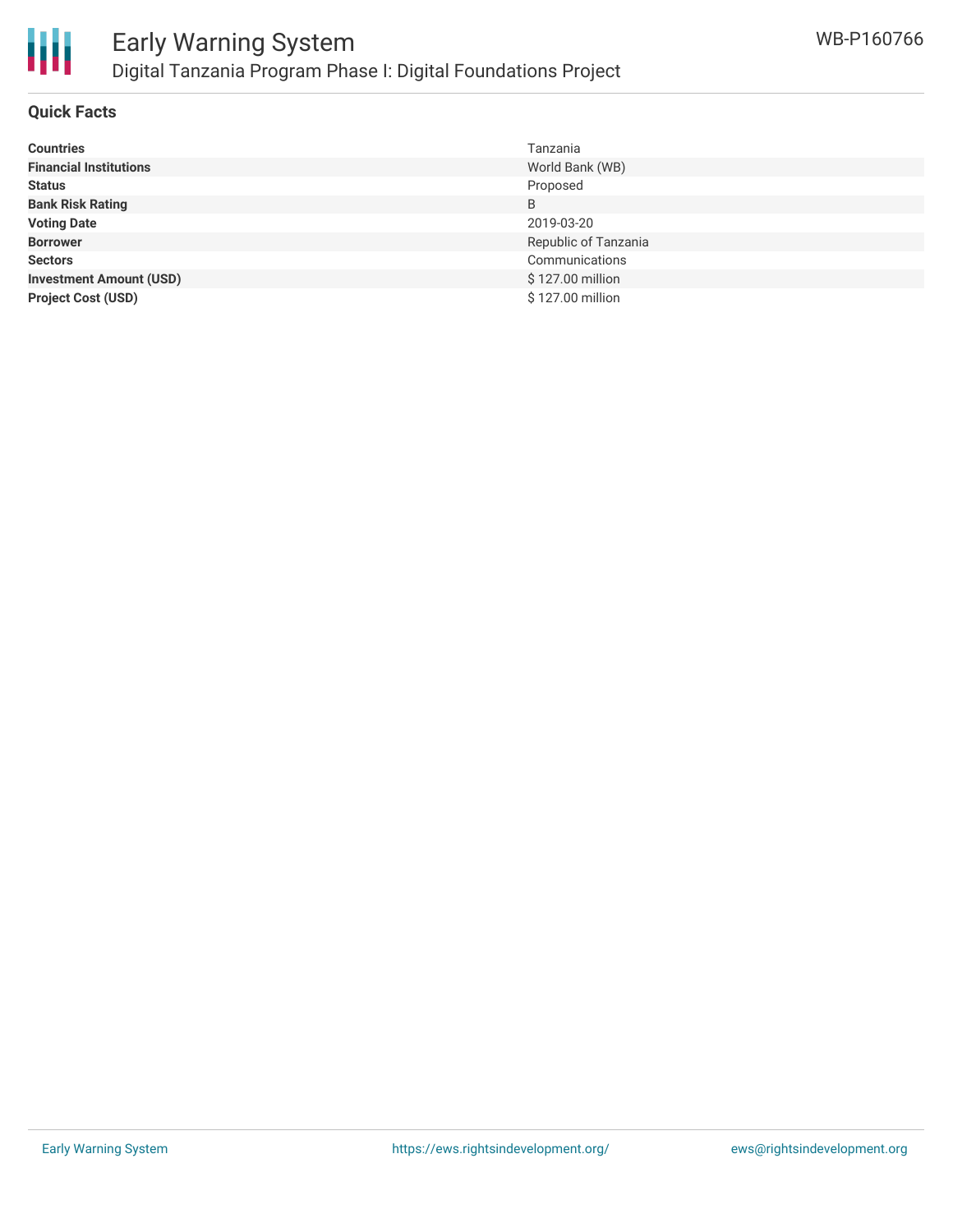

# **Project Description**

The Project Development Objective is to increase access to affordable, high quality internet services for government, businesses and citizens and to improve the government's capacity to deliver digital public services.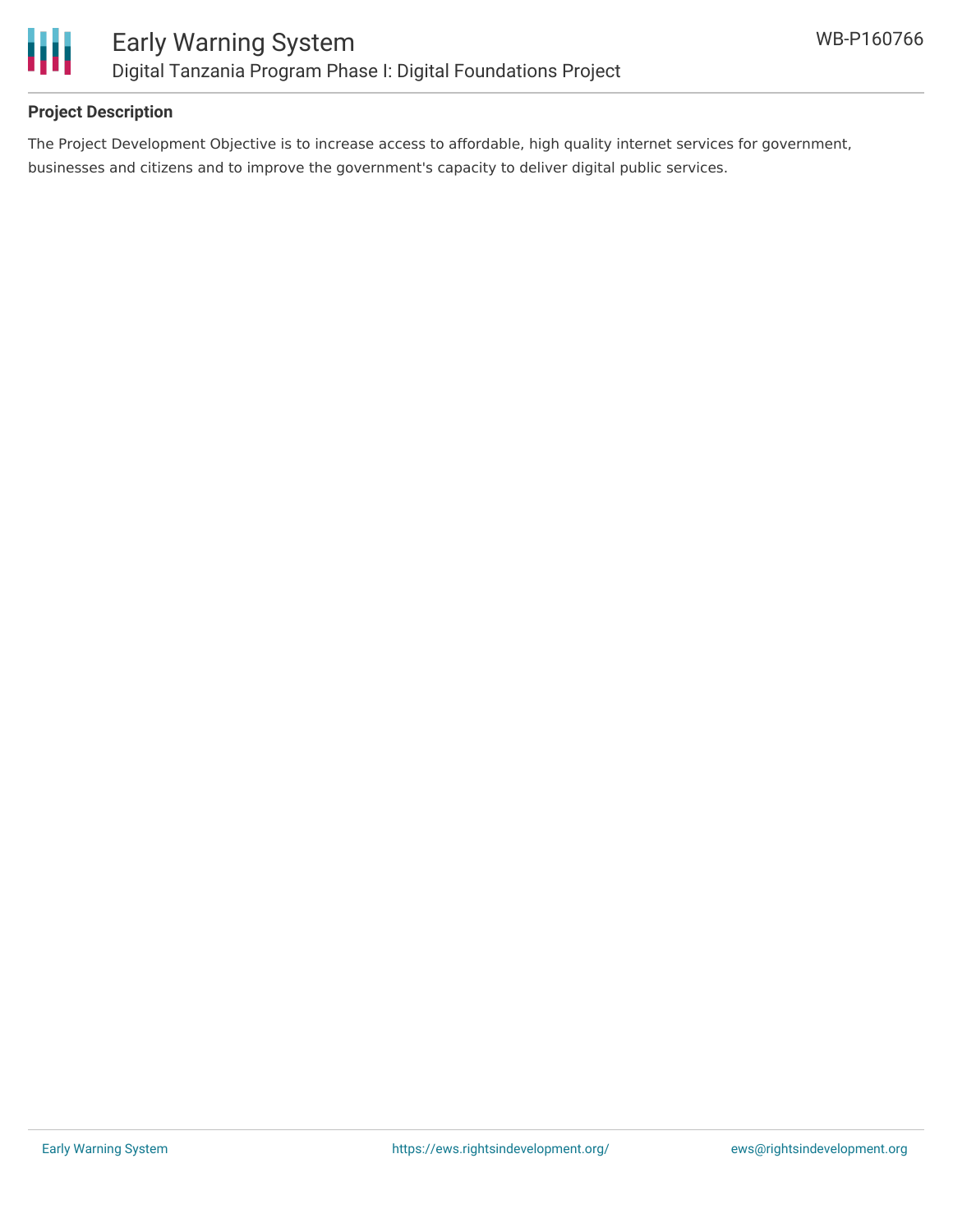

## **Investment Description**

World Bank (WB)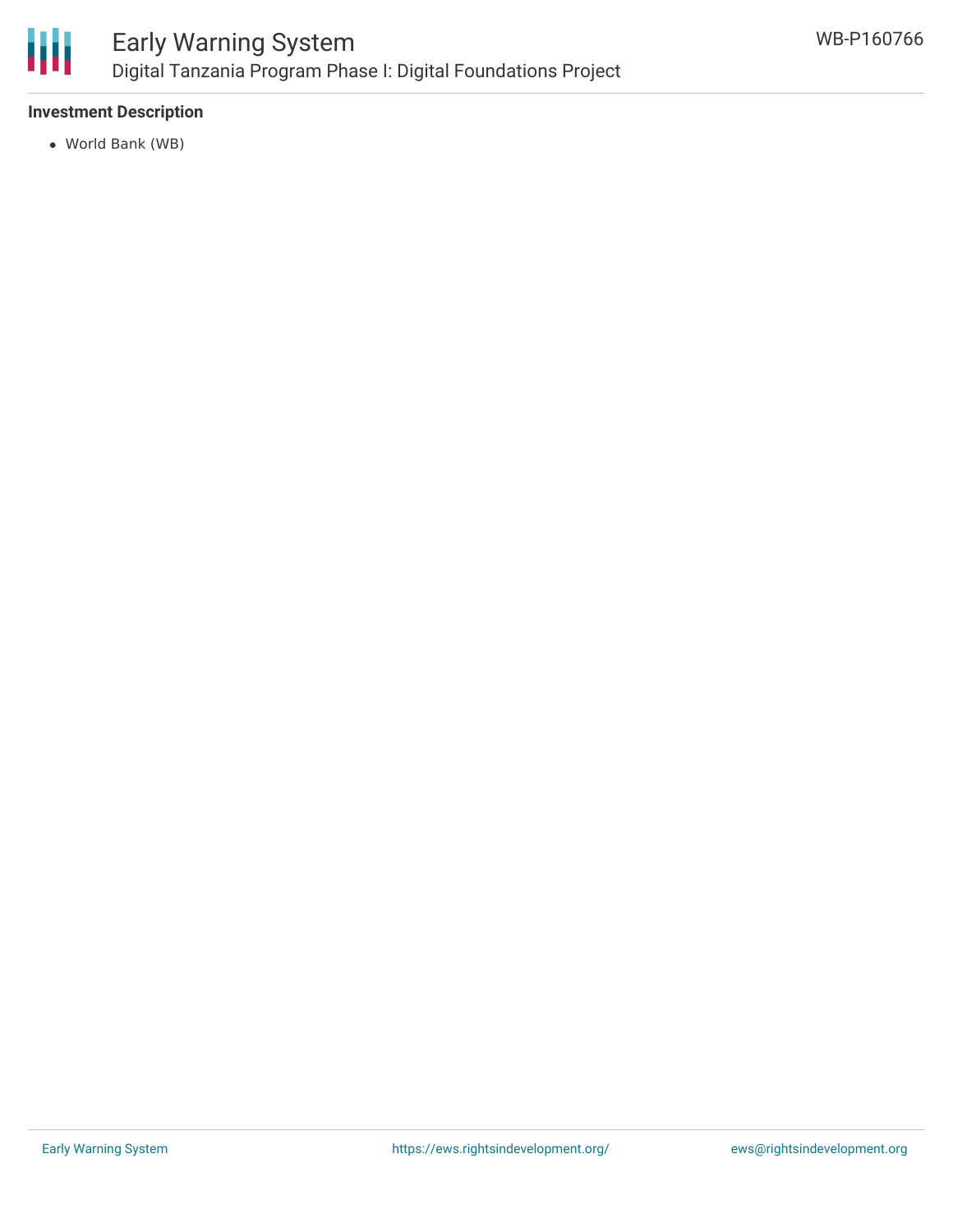

# **Contact Information**

Ministry of Finance and Planning Mr. Doto M. James Permanent Secretary ps@mof.go.tz

Mr. John Rubuga Commissioner – External Finance jrubuga@mof.go.tz

#### ACCOUNTABILITY MECHANISM OF WORLD BANK

The World Bank Inspection Panel is the independent complaint mechanism and fact-finding body for people who believe they are likely to be, or have been, adversely affected by a World Bank-financed project. If you submit a complaint to the Inspection Panel, they may investigate to assess whether the World Bank is following its own policies and procedures for preventing harm to people or the environment. You can contact the Inspection Panel or submit a complaint by emailing ipanel@worldbank.org. You can learn more about the Inspection Panel and how to file a complaint at: http://ewebapps.worldbank.org/apps/ip/Pages/Home.aspx.